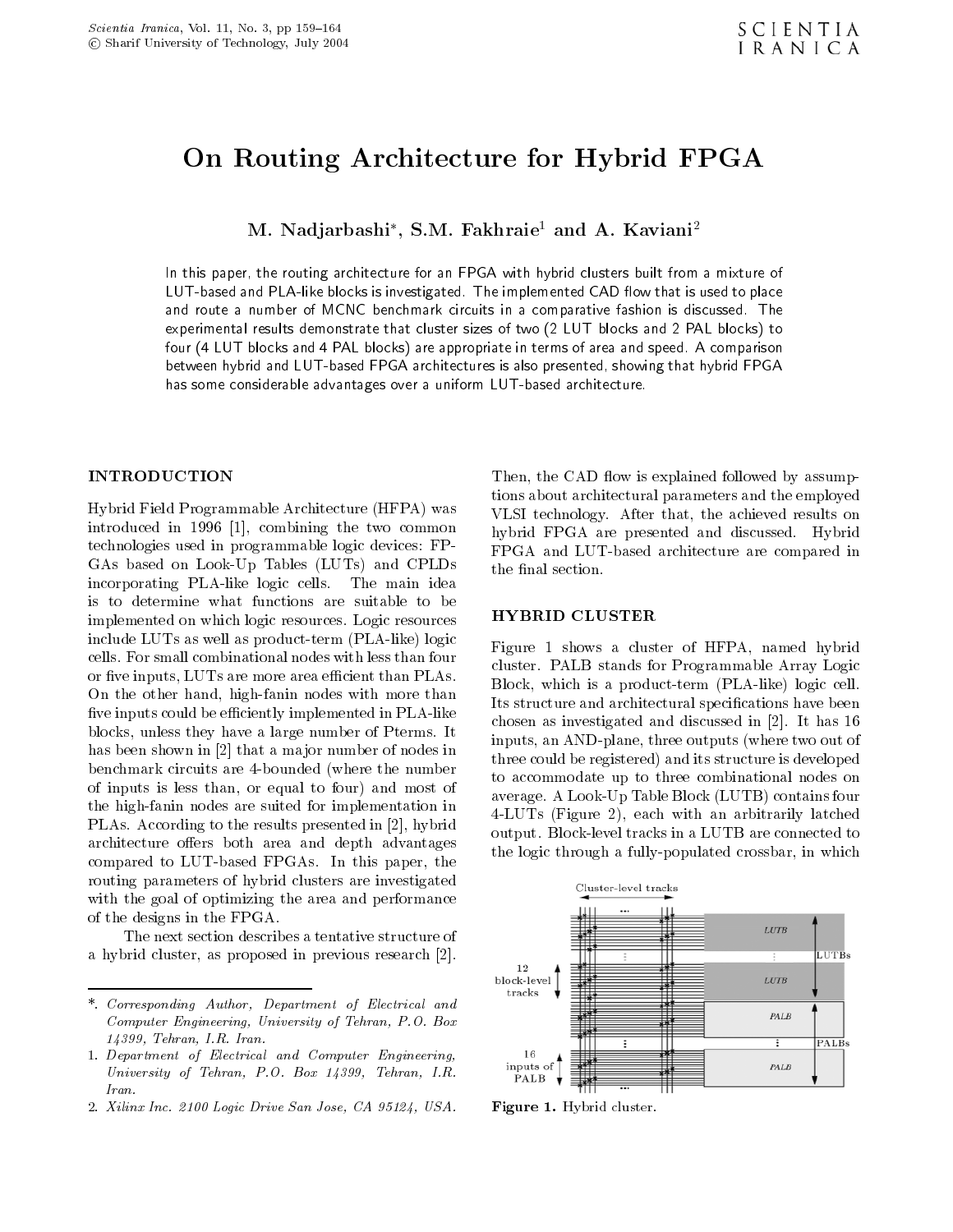

Figure 2. LUTB structure.

each block-level track can be arbitrarily connected to each of <sup>16</sup> 4-LUT inputs. Providing full connectivity at lower levels of the hierarchy makes it possible to reduce the number of switches at the higher levels, where transistors drive larger loads and require more chip area. As shown in Figure 1, the cluster-level to block-level crossbar is partially populated.

The ratio between the number of LUTBs and the number of PALBs, which is called Balance Factor (BF), is selected to be one. This selection is based on previous work in [2] showing that benchmark circuits, on average, can get close to their maximum gain of speed and area when implemented on an architecture with  $BF = 1$ .

While the cluster is similar to that of [2], it is assumed that hybrid clusters are interconnected in an island-style position, like the Xilinx FPGAs [3]. This is different from previous work in  $[2]$  that uses a hierarchical routing structure to connect the clusters. This decision was made because the public version of VPR only supports island-style FPGAs.

#### CAD FLOW

Since there is no manageable analytical model of an FPGA chip, most of the research in this field is accomplished using investigations performed on benchmark circuits. An architectural parameter resides in its optimum point if any other amount for that parameter causes the proposed research criteria (average area and delay of all benchmark circuits) to become worse, while all other independent parameters are kept fixed. It is not possible to simultaneously explore the entire N dimensional space of all possible routing architectures. Therefore, one or two architectural parameters are varied each time and optimized along a line in the N dimensional architecture space. One should begin with parameters that do not have a strong interaction with other parameters. These parameters can be fixed at their best values and optimization will carry on along other dimensions.

When the criterion is the delay and area of the implemented benchmarks, the \Implementation Routine" is similar to that which is performed in commercial FPGAs to automatically implement circuits: i.e., technology-independent logic optimization, technology mapping, packing into clusters, placement and routing. However, some of the results were obtained directly from the packing tool (Hpack) [4] and the placement/routing phases were not required.

The technology-independent logic optimization plus technology-mapping phases are conducted as described in [2], leading to circuits mapped on 4-LUT and PALB cells. The mapped circuits could be optimized for area or depth (delay). After this stage, the packing part of the Hpack tool receives the mapped circuits and tries to build LUTBs. Hpack constructs clusters from <sup>a</sup> network of PALBs and LUTBs by taking advantage of shared signals among various blocks. Furthermore, Hpack is able to do cluster-level to block-level interconnection (internal routing), determining how many switches are required to perform successful routing.

For placement and routing, VPR has been chosen [5], which is <sup>a</sup> tool for FPGA placement and routing. Unfortunately, VPR accepts architectures with only two routing levels, but the hybrid architecture has three routing levels: Block-level, clusterlevel, and chip-level. For this reason, Hpack and front-end represent the circuit and FPGA architecture specification in the format that VPR desires. Since the Hpack and front-end handle all the jobs related to cluster-inside operations, no problem would occur by this representation.

All of the mentioned stages are glued together by the front-end code. The front-end entity carries out another important task: Generating the FPGA architecture file for VPR. VPR requires architectural specifications of FPGA, in addition to the circuit description. VPR does the placement of hybrid clusters, then tries to route them such that <sup>a</sup> minimum number of chip-level routing tracks are required. Other different scripts are used to extract and prepare the results from raw data at different stages and parts.

### ARCHITECTURAL ASSUMPTIONS AND TECHNOLOGY

<sup>A</sup> wide variety of technological, as well as architectural parameters should be specied in the FPGA architecture file of VPR. The technology issues include parameters such as RC values (time constants) of different wire segments used in routing channels, RC values of different switch types (tri-state buffer, passtransistor), resistance of base NMOS and PMOS transistors (resistance of channel), delay through different parts of <sup>a</sup> cluster and so on. For this purpose, the TSMC  $0.35\mu$  process has been chosen and all the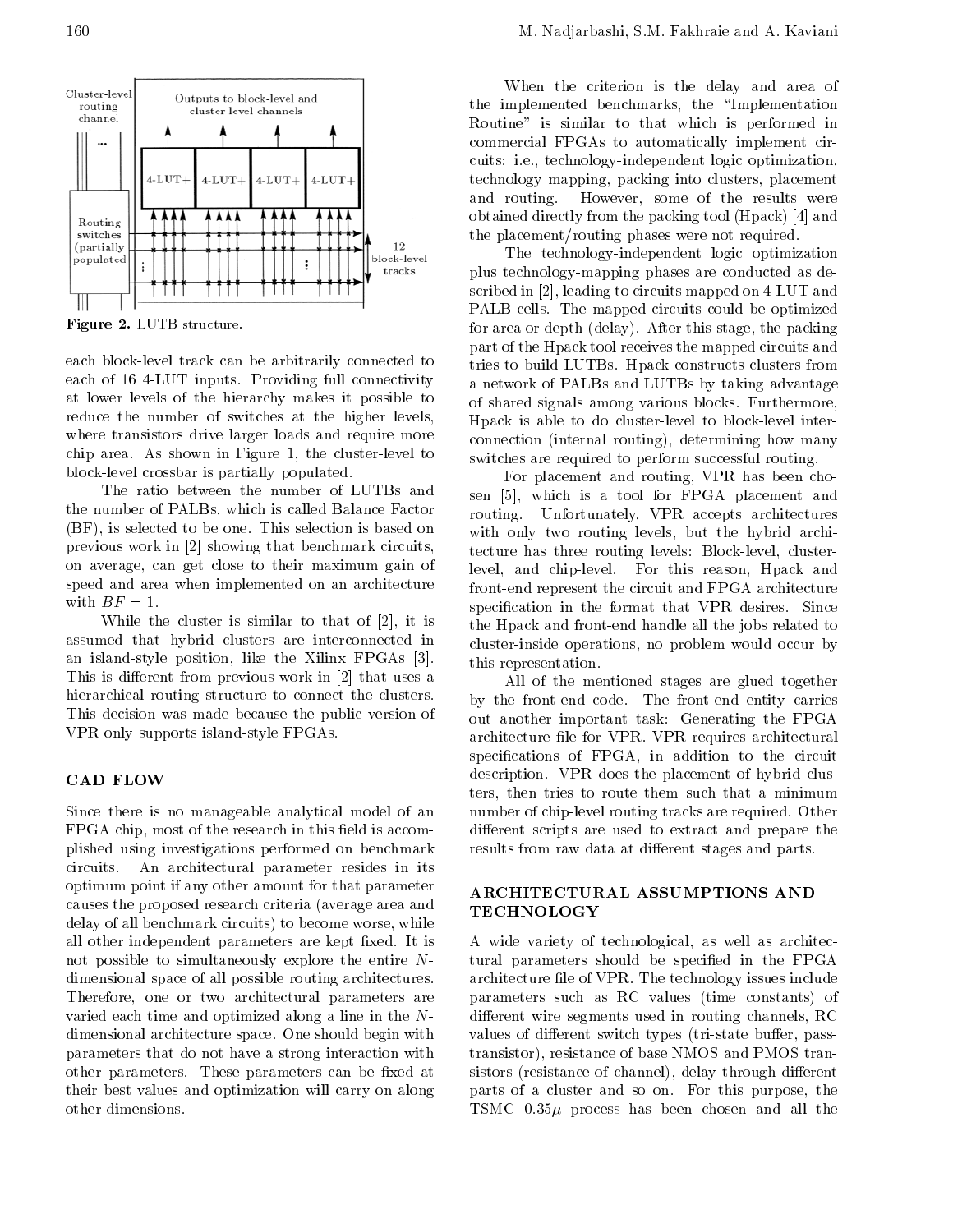required values and parameters [4] have been calculated<br>based on rules and specifications of this process as<br>discussed in [6]. The layouts of PALB and LUTB<br>were drawn and the timing information (such as delay<br>through diff based on rules and specications of this process as discussed in [6]. The layouts of PALB and LUTB  $\frac{3}{8}$   $\frac{85}{85}$ were drawn and the timing information (such as delay through different combinational and sequential paths) is extracted.

Architectural parameters involve both detailed and global routing parameters, such as the switch box type, the number of tracks to which each cluster input/output pin connects, details of different wire segment types (length, internal population and fraction of routing tracks composed of this type), the fraction of switch types used, routing channel parameters, number of pads and so on. Research on mentioned issues and their effects on FPGA area and delay has been accomplished in [6], and the relevant parameters have been set accordingly with some changes. For example, in  $[6]$ , a segment length of 4 is considered to be appropriate for a LUT-based cluster with four 4-LUTs (if all segments have the same length). The authors' experiments, however, showed that for larger clusters (similar to the ones investigated), segments of size <sup>2</sup> lead to a lower area and delay. The reason is that in FPGAs with large clusters, large segments result in long metal tracks that require larger buffers to drive and these buffers, in turn, cause delays in signal paths (see also section of Optimum Number of Cluster Blocks and Tracks).

Whether the goal would be area or depth reduction, many of the above parameters may differ. For example, if one were going to reduce the depth, it would be important to use tri-state buffers as much as pass-transistor switches (a roughly equal ratio would be suitable), while reducing the usage of tri-state buffers (as low as  $20\% - 30\%$ ) would manage to get more advantage in area gain.

In this research, the drive strength of routing switches has been increased by resizing the transistors as the size of <sup>a</sup> cluster increases. This allows of reduction in the routing delay. Also, for performance reasons, the cluster-level to block-level crossbar has been implemented using pass-transistors instead of fully encoded multiplexers that occupy less area but have a higher propagation delay.

#### OPTIMIZATION PROCEDURE AND RESULTS

#### LUTB inputs

The first cluster parameter that was investigated using Hpack was the number of LUTB inputs. Due to input sharing, the four 4-LUTs often require less than <sup>16</sup> input lines. Figure 3 shows the LUTB logic utilization vs the number of LUTB inputs. This diagram indicates that if one chooses this number to be 11 or more, there



Figure 3. LUTB logic utilization vs number of inputs (obtained over 31 MCNC BMs).

is roughly no logic waste in LUTB. If the number of LUTB inputs is selected less than nine, <sup>a</sup> noticeable number of circuit nodes should be accommodated in other LUTBs, causing an increment in the area and delay of circuit while wasting logic in most of the LUTBs. The number of LUTB inputs for the next experiments has been chosen as 12.

#### Internal Routing Switches

Hpack can determine the best switch distribution for cluster-to-block crossbar for each  $N$ , where  $N$  is the number of PALBs (or LUTBs) in each cluster. After packing LUTBs and PALBs of a circuit into different clusters, the input signals (nets) of each cluster are known. Now, Hpack tries to connect these input lines to appropriate block-level lines by <sup>a</sup> uniform deployment of switches (see Figure 1). If  $F_{cb}$  is defined as the number of switches by which each cluster-level track can be connected to a block (PALB/LUTB), then Hpack is capable of considering different values of  $F_{cb}$ for different blocks within each cluster. Hpack starts by using  $F_{cb} = 1$  for all of the blocks in a cluster and increases  $F_{cb}$  by one for each block until routing is successful. Finally, Hpack stops when every block is connected with the minimum  $F_{cb}$ . Thus, Hpack can obtain the suitable  $F_{cb}$  value corresponding to each block for <sup>a</sup> typical cluster, on average. This will be the appropriate switch distribution for all clusters of FPGA. Since manufacturing limitations prohibit the use of various  $F_{cb}$  numbers in a cluster, the rounded value of 2 is suggested for a uniform  $F_{cb}$  (such as Figure 1:  $F_{cb} = 2$ , based on the last column of Table 1.

#### Utilization of Local Interconnections

Another experiment undertaken is calculating the average percentage of local interconnections when  $N$  varies. Local interconnections (connections that start and end within the same cluster) are faster than connections that pass through cluster-outside routing switches and tracks. Table <sup>2</sup> shows how this percentage varies as hybrid cluster size increases.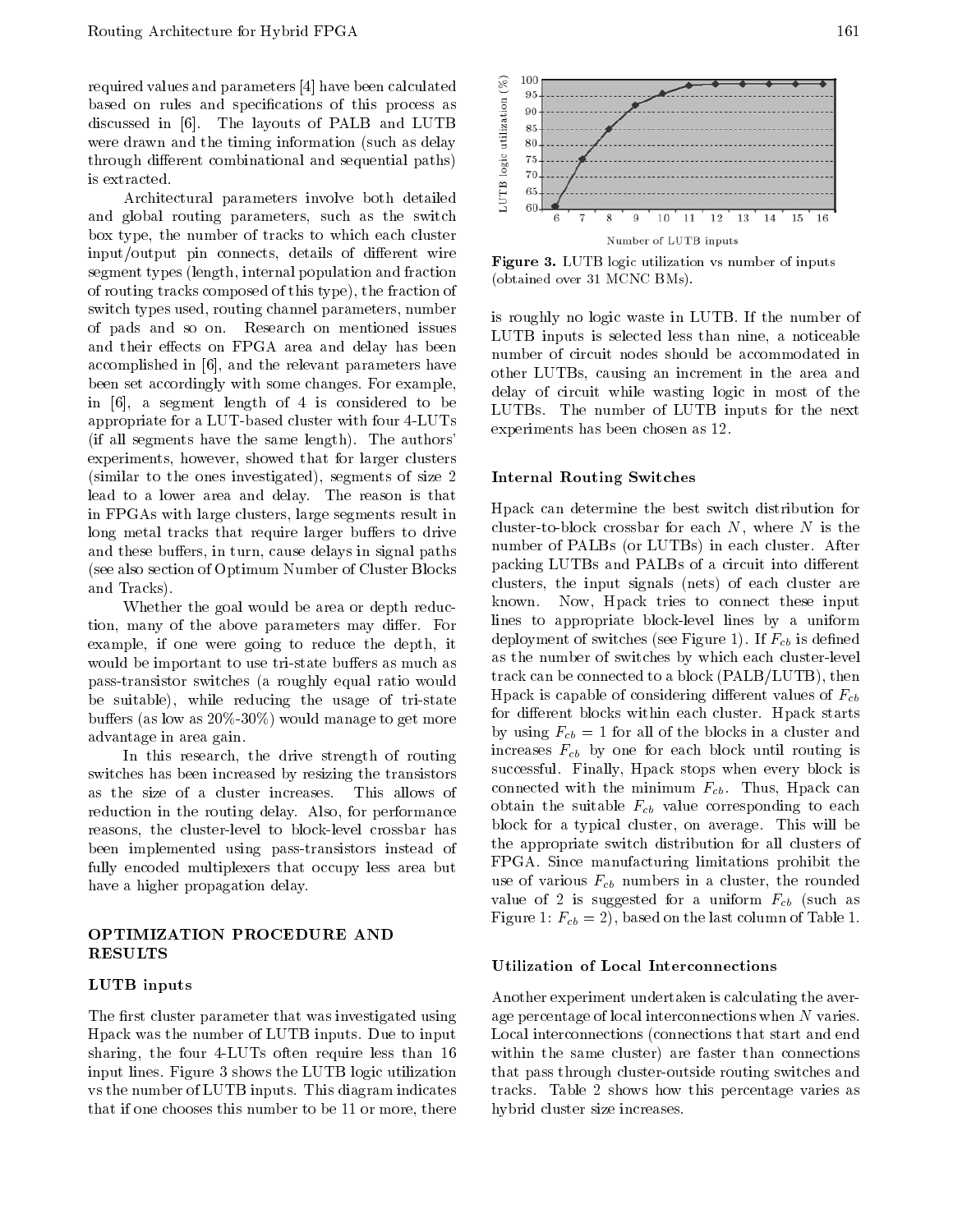**Table 1.** Non-uniform cluster-level switch distribution that implies manufacturable  $r_{cb} = 2$  (obtained over 31 MCNC) BMs).

| Cluster Size | Number of<br>Blocks with<br>$F_{cb}=1$ | Number of<br>Blocks with<br>$F_{cb}=2$ | Number of<br>Blocks with<br>$F_{cb} = 3$ | Number of<br><b>Blocks</b> with<br>$F_{cb} = 4$ | Effective<br>$F_{cb}$ |
|--------------|----------------------------------------|----------------------------------------|------------------------------------------|-------------------------------------------------|-----------------------|
| $N=1$        |                                        |                                        |                                          |                                                 | 1.5                   |
| $N=2$        |                                        |                                        |                                          |                                                 | 1.75                  |
| $N=4$        |                                        |                                        |                                          |                                                 | 1.875                 |
| $N=8$        | 6                                      | 3                                      | 5                                        | າ                                               | 2.1875                |
| $N=16$       | 12                                     |                                        |                                          |                                                 | 2.1875                |

Table 2. Local interconnection percentage vs cluster size (obtained over 31 MCNC BMs).

| Cluster Size    |      |  |                                    | $N = 1$ $N = 2$ $N = 4$ $N = 8$ $N = 16$ $N = 32$ |          |
|-----------------|------|--|------------------------------------|---------------------------------------------------|----------|
| Local           | 4.5% |  | $7.0\%$   11.4\%   16.5\%   26.4\% |                                                   | $41.4\%$ |
| Interconnection |      |  |                                    |                                                   |          |

#### Optimum Number of Cluster Blocks and Tracks

Now, placement and routing steps are added to measure the area and delay of implemented benchmarks when <sup>a</sup> cluster parameter changes. The number of blocks within each cluster is fixed in order to see how the average area of implemented circuits varies when the number of cluster-level tracks changes. If this number is too small, then the number of clusters required to implement the circuits will increase and then the total area will increase. If this number is too large, many of these tracks will remain unused and the total area will increase due to wasted routing resources. Therefore, a minimum point is expected, as depicted in Figure 4. This diagram corresponds to  $N = 2$  and the area is minimum when the number of cluster inputs  $(I)$ is about 46.

If the value of  $N$  is too small, then the number of clusters required to implement a typical circuit will increase because of small clusters. But, due to the repetitive supporting circuits existing in each cluster  $\qquad$   $\frac{r}{\text{area}}$ .



Figure 4. Implementation area vs number of cluster-level tracks,  $N = 2$  (obtained over 17 MCNC BMs).

(such as clock distribution and preparation circuits and latch set/reset logic), the area that each cluster and its dependent routing tracks occupy do not decrease in the same ratio with which  $N$  decreases. Thus such <sup>a</sup> small cluster would not be appropriate. In large clusters, two factors make them inappropriate. First, the signicant overhead of cluster-level to block-level switch net and second, the huge transistors required to drive long tracks and other large switches existing in a chip-level routing area. Table <sup>3</sup> shows the optimum amount of parameter " $I$ " corresponding to different values of <sup>N</sup> (benchmarks are optimized for the area). Despite the above, the best cluster in terms of area is achieved when  $N = 1$  and  $I = 28$ . It was found that this is due to the significant overhead of clusterlevel to block-level crossbar that, here, overcomes all other factors. The experiments indicate that if one could somehow omit this overhead, then the optimum cluster in terms of area would be achieved with  $N = 2$ or  $N = 4$ . Despite this overhead, when circuits are optimized for delay, the case  $N = 2$  has the lowest

Figure 5 shows the effect of increasing  $I''$  on average critical path delay for case  $N = 2$ . Since the router algorithm always tries to establish the circuit path through the lowest delay path available, then signicant changes in critical path delay is not happening as it was for area. However, for clusters with  $N = 1$  to  $N = 4$ , the delay will decrease if " $I$ " increases. This is because the total number of necessary clusters decreases and <sup>a</sup> typical connection encompasses less series of logic clusters. Furthermore, the router algorithm performs its job under more lowstressed conditions [6]. As discussed before, the delay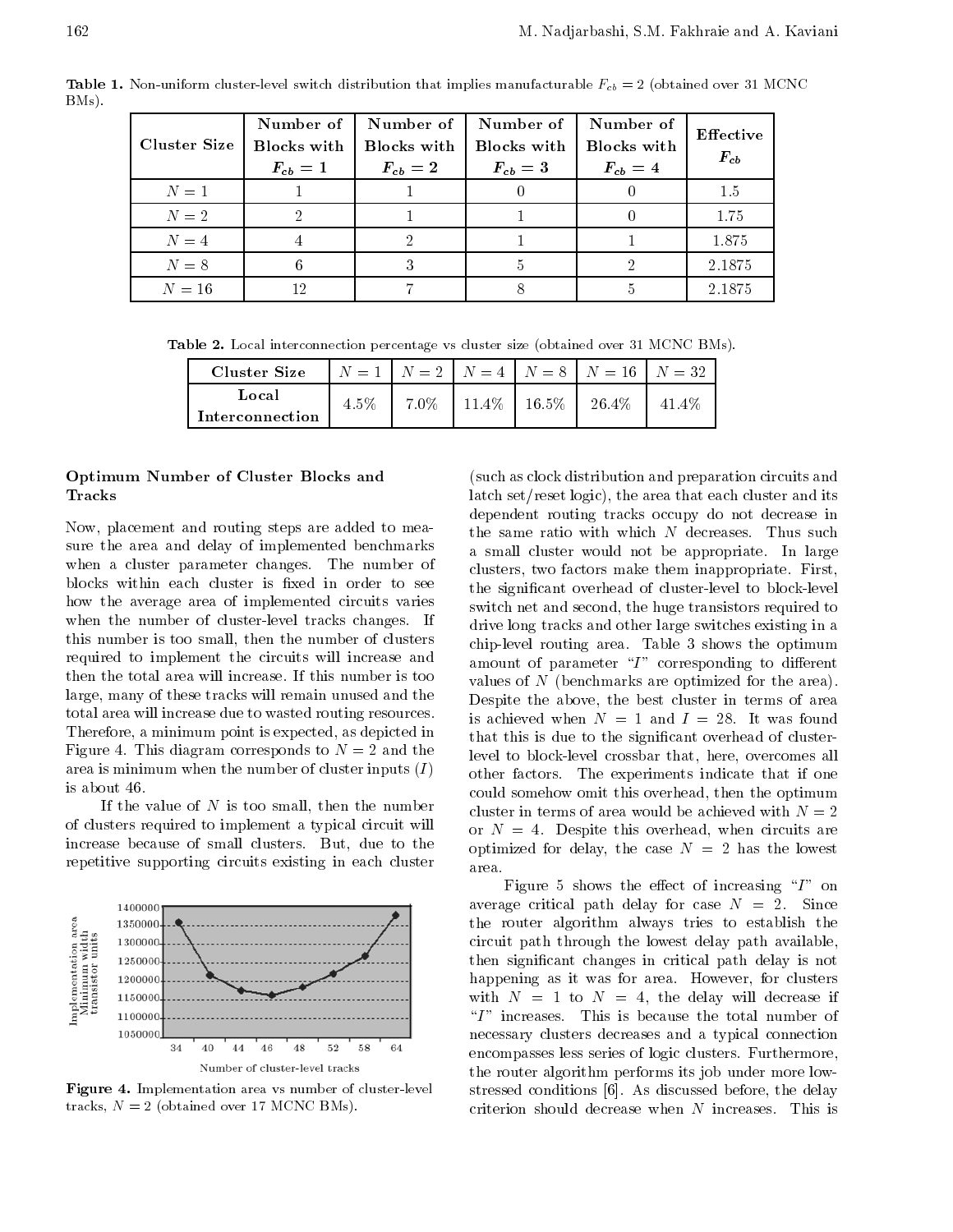| <b>Table 9.</b> Implementation area vs cluster size (obtained over 11 MCNC DMS). |    |    |                                       |     |  |  |
|----------------------------------------------------------------------------------|----|----|---------------------------------------|-----|--|--|
| Cluster Size                                                                     |    |    | $N = 1$   $N = 2$   $N = 4$   $N = 8$ |     |  |  |
| Minimum Area                                                                     |    |    | $1.15 M$   1.16 M   1.37 M   2.58 M   |     |  |  |
| Corresponding " $I$ "                                                            | 28 | 46 | 70                                    | 120 |  |  |



Figure 5. Performance changes vs number of cluster-level tracks (obtained over 17 MCNC BMs).

true for clusters with  $N = 1$  to  $N = 4$ , but it was observed that for  $N = 8$  (and above) the delay criterion started to increase. This is due to the enlargement of switch transistors as the size of cluster increases. Too much increase in the size of these transistors causes the effect of self-loading to overcome the drive-strength increment one expects to achieve. <sup>A</sup> solution to this problem is that, instead of too much increment in cluster size, the number of routing levels are increased such that most of the connections are established locally and through shorter wire segments.

# ARCHITECTURE.

COMPARING HFPA WITH LUT-BASED<br>
ARCHITECTURE.<br>
A previous work [2] has shown that HFPA has some<br>
advantages over traditional LUT-based architectures in <sup>A</sup> previous work [2] has shown that HFPA has some advantages over traditional LUT-based architectures in terms of logic resources: Up to 25% in area and up to 65% in depth. That work did not consider routing delays, and the routing architecture of this paper is somewhat different from that of  $[2]$ , as explained in section of Hybrid Cluster. In this section the area and delay of the benchmark circuits in a traditional LUTbased FPGA are compared with the area and delay of the hybrid FPGA.

For comparison, a reference FPGA with only<br>Bs has been considered and the formerly men-<br>d steps have been accomplished. Two benchmark<br>ps have been produced that are optimized and<br>indicate and depth reduction.<br>The achieved LUTBs has been considered and the formerly mentioned steps have been accomplished. Two benchmark groups have been produced that are optimized and technology mapped towards area and depth reduction.

The achieved results for LUT-based FPGA are partly similar to those achieved in previous sections (Table <sup>4</sup> and Figures <sup>6</sup> and 7). The best cluster, in terms of area, is case  $N = 2$  with 34 inputs. If this area (1.58 M) were compared with the minimum area number obtained for hybrid FPGA (1.15 M), it would be discovered that LUT-based FPGA occupies

Table 4. Comparison of hybrid and LUT-based FPGAs (obtained over 17 MCNC BMs).

|                   |                                   |          | Hybrid FPGA  LUT-Based FPGA |          |  |  |
|-------------------|-----------------------------------|----------|-----------------------------|----------|--|--|
|                   | $\text{Delay}(ns)$ Area Delay(ns) |          |                             | Area     |  |  |
| $ N=1 $           | 42.2                              | $1.15$ M | 45.1                        | $1.61$ M |  |  |
| $\vert N=2 \vert$ | 41.5                              | 1.16 M   | 44.7                        | 1.58 M   |  |  |
| $ N=4 $           | 39.0                              | 1.37 M   | 44.2                        | 2.32 M   |  |  |
| $ N=8 $           | 43.8                              | $2.58$ M | 47.4                        | 3.93 M   |  |  |

about 37.4% more area for the same logic capacity, while the corresponding delay is about 6% more than hybrid FPGA. If delay-optimized circuits are used and the optimum points regarding the area are calculated, the best cluster for LUT-based architecture will be the case  $N = 4$ , in which delay criterion is 44.2 ns. Compared to hybrid FPGA performance (39.0 ns in  $N = 4$  as the best case), the delay of LUT-based architecture is 13.3% more than hybrid architecture while the respective area is 82.1% more.



Figure 6. Implementation area vs number of cluster blocks for hybrid FPGA and LUT-based FPGA (obtained over 17 MCNC BMs).



Figure 7. Critical path delay vs number of cluster blocks for hybrid FPGA and LUT-based FPGA (obtained over <sup>17</sup> MCNC BMs).